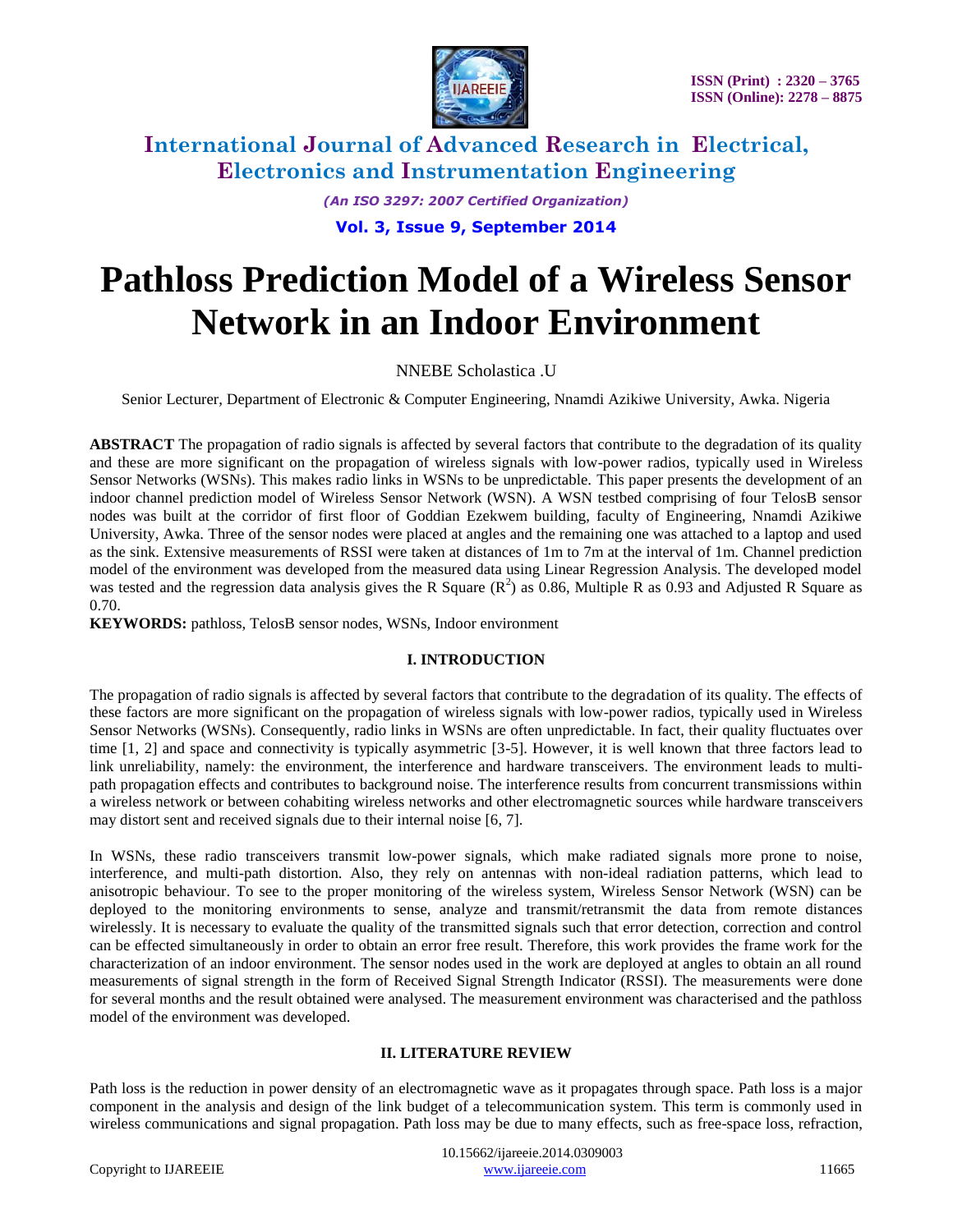

*(An ISO 3297: 2007 Certified Organization)*

## **Vol. 3, Issue 9, September 2014**

[diffraction,](http://en.wikipedia.org/wiki/Diffraction) [reflection,](http://en.wikipedia.org/wiki/Reflection_%28physics%29) [aperture-](http://en.wikipedia.org/wiki/Aperture_%28antenna%29)[medium](http://en.wikipedia.org/wiki/Transmission_medium) [coupling loss,](http://en.wikipedia.org/wiki/Coupling_loss) and [absorption.](http://en.wikipedia.org/wiki/Absorption_%28optics%29) Path loss is also influenced by terrain contours, environment, propagation medium, the distance between the transmitter and the receiver, the height and location of antennas.

Several works have been done on pathloss models of environment. A model that is widely used for predicting path loss in mobile wireless system is the COST-231 Hata model [8]. It was devised as an extension to the Hata-Okumura model [9, 10]. The COST-231 Hata model is designed to be used in the frequency band from 500 MHz to 2000 MHz. It also contains corrections for urban, suburban and rural (flat) environments. Although its frequency range is outside that of the measurements, its simplicity and the availability of correction factors has seen it widely used for path loss prediction at this frequency band.

To evaluate the applicability of the COST-231 model for the 3.5 GHz band, the model predictions are compared against measurements for three different environments namely, rural (flat), suburban and urban. In [10] Okumura carried out an experiment in the suburbs of Tokyo. He subdivided urban areas into "large city" and "medium city" categories. He also gives correction factors for "suburban" and "open" areas. Since the characteristics of a highly built-up area such as Tokyo are quite different to those found in typical European suburban areas, use of the "medium city" model is recommended for European cities [11, 12]. The accuracy of Hata-Okumura model is questionable for higher frequencies [9], despite the fact that it is widely used for UHF bands.

In [13], Electronic Communication Committee ECC-33 path loss model was presented. This extrapolates the original measurements by Okumura and modifies its assumptions so that it more closely represents a FWA system. However, the predictions produced by the ECC-33 model do not lie on straight lines when plotted against distance having a log scale.

The authors in [14] developed a channel prediction model of an outdoor environment using TelosB sensor nodes. They built a wireless sensor network testbed at the library field of Nnamdi Azikiwe University Awka. Extensive real time measurements of RSSI were taken at various distances up to 60m at the interval of 5m in the testbed. The measured RSSI was used to develop the pathloss model of the environment.

#### **III. RESEARCH METHODOLGY**

This paper presents an experimental study of WSN in an indoor environment. Real-time experiments were conducted to determine the signal strength of Wireless Sensor Nodes in the test bed environment. The aim of the experiment is to characterize the test bed environment and develop the pathloss model of the environment under study. The testbed environment is the corridor of the first floor of Goddian Ezekwem building, faculty of Engineering, Nnamdi Azikiwe University, Awka. The development kit used is the Crossbow TelosB sensor node from Texas Instrument which uses CC2420 transceiver – an IEEE 802.15.4 with a built in 2.4GHz antenna. An ideal environment was created by avoiding serious obstacles that would impair the quality of the received signal.

The testbed consisted of four Crossbow TelosB sensor nodes programmed with NesC programming language. The program for the collection of data and graphical user interface display of the sensor nodes were written in Java language. The program displays the data received in an excel format. The nodes are programmed to send data every 5 seconds. The data collected over a long period of time was averaged and used for analysis. One of the sensor nodes was attached to the laptop and was used as the sink. The remaining three sensor nodes were placed at  $0^0$ ,  $90^0$ ,  $180^0$  from the sink at the same distances while taking the measurements. This was done get approximately all round readings of the signal. The measurements were taken from 1m to 7m at the interval of 1m. At each distance reading were taken for 2 minutes given a total of 20 readings for every distance. The mean value of the RSSI obtained at a given distance was calculated. Figure 1 shows the pictorial diagram of the testbed during measurement.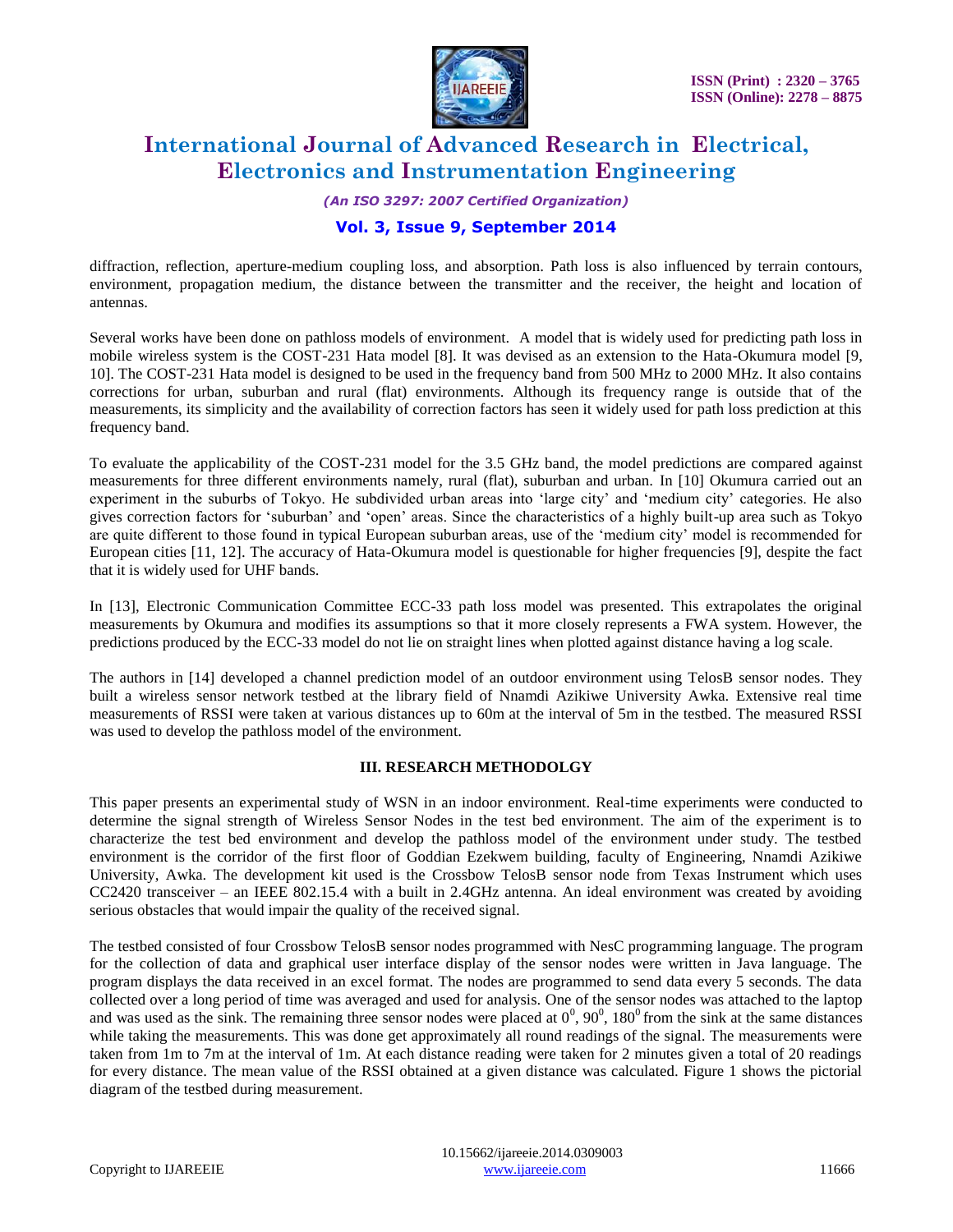

*(An ISO 3297: 2007 Certified Organization)* **Vol. 3, Issue 9, September 2014**



**Fig 1; pictorial diagram of the test bed**

#### **A. Path loss model of the environment**

The empirical model used in this study is the Log-distance Path Loss Model. In both indoor and outdoor environments the average large-scale path loss for an arbitrary transmitter-receiver (T-R) separation is expressed as a function of distance by using a path loss exponent, *n* [7]. The average path loss  $P_l(d)$  for a transmitter receiver separation, *d* is:

$$
P_L(d) \propto \left(\frac{d}{d_o}\right)^n
$$
 (1)  

$$
P_L(dB) = P_L(d_o) + 10n \log \left(\frac{d}{d_o}\right)
$$
 (2)

In this model,  $P_L$ , represents the average path loss experienced between the receiver and sender in dB.  $P_L(d_o)$  represents the reference path loss in dB, when the transmitter-to-receiver (T-R) distance is at reference distance *do*, *n* is the path loss exponent which indicates the rate at which the path loss increases with distance, *d<sup>o</sup>* is the close-in reference distance which is determined from measurements close to the transmitter, and  $d$  is the  $T - R$  separation distance. The value of  $n$  depends on the specific propagation environment. For example, in free space *n* is equal to 2, and when obstructions are present, *n* will have a larger value.

In the experimental measurement carried out, a reference distance, *d<sup>o</sup>* of 1meter was used as a known received power reference point. The received power,  $P_r(d)$  at any distance  $d>d_0$ , is related to  $P_r$  *at*  $d_0$ . The value  $P_r(d_0)$  was measured in the radio environment by taking the average received power at many points located at a distance *d<sup>o</sup>* from the transmitter. Equation 3 was used to determine the measured pathloss  $P_{Lm}$ , since the transmitted power  $P_t$  is known and received power *Pr* obtained in the experiment. In the experiment, *P<sup>t</sup>* is set at *0dBm*. Both theoretical and measurement based propagation models indicate that average received signal power decreases logarithmically with distance, whether in outdoor or indoor radio channels. Pathloss  $(P_L)$  represents signal attenuation as a positive quantity measured in dB and is defined as the difference (in dB) between the effective transmitter power and the received power as shown in equation 3.

$$
P_{r}(dBm) = P_{t}(dBm) - P_{L}(dB)
$$
 (3)

The reference path loss is calculated using the free space path loss formula given by equation 4.

$$
P_L(dB) = 32.5 + 20 \log_{10}(d) + 20 \log_{10}(f) \quad (4)
$$

 10.15662/ijareeie.2014.0309003 Copyright to IJAREEIE [www.ijareeie.com](http://www.ijareeie.com/) 11667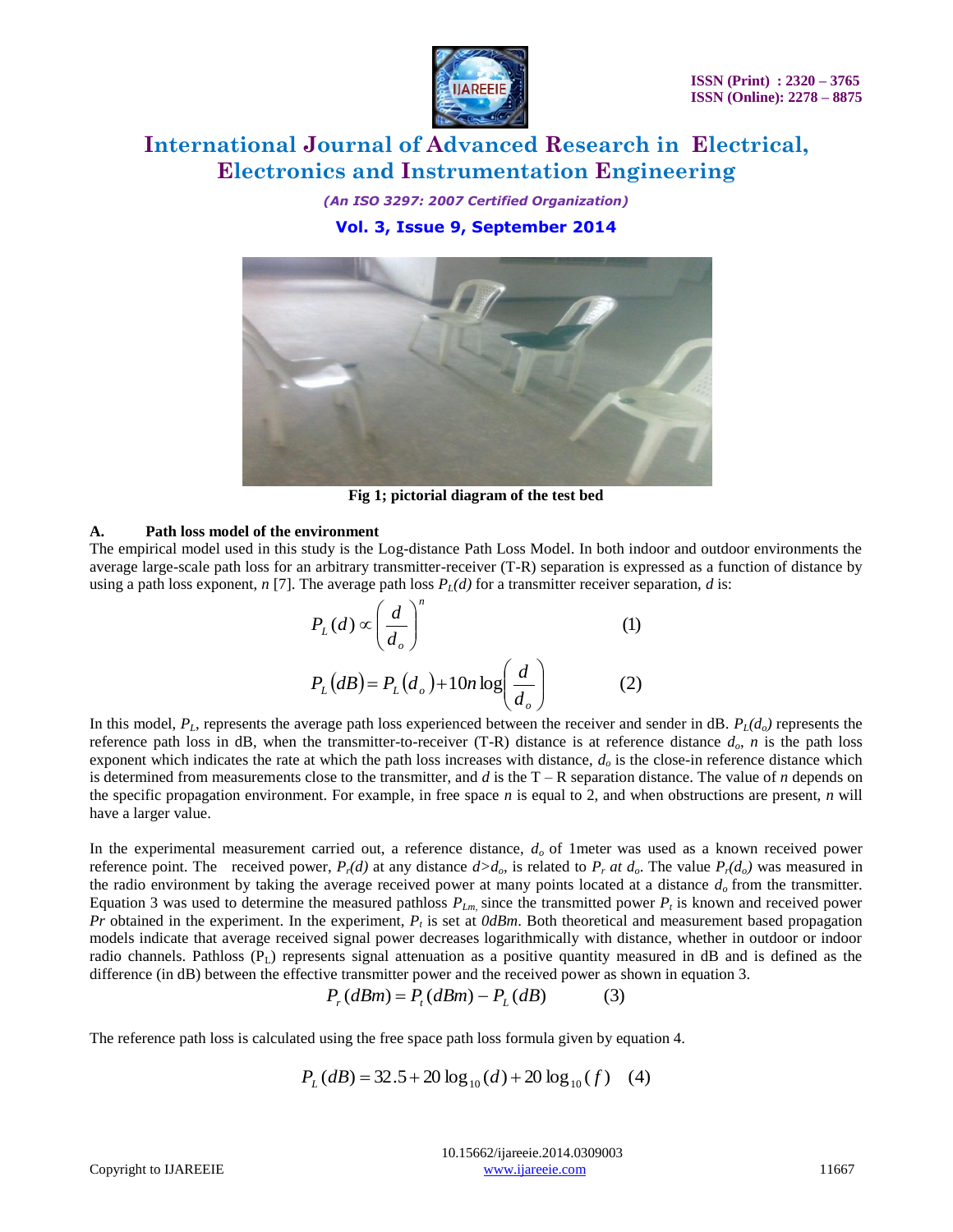

*(An ISO 3297: 2007 Certified Organization)*

## **Vol. 3, Issue 9, September 2014**

With linear regression, the pathloss exponent can be determined from the measured pathloss and the predicted pathloss by minimizing in a mean square error sense, the difference between them. The sum of pathloss exponent [15] is given as;

$$
E(n) = \sum_{i=1}^{k} \left\{ P_{Ln} - P_{Lp} \right\}^{2}
$$
 (5)

where  $P_{Lm}$  is the measured path loss in *dB* at distance *d*, and  $P_{Lp}$  is the predicted pathloss obtained using equation 2. Substituting equation 2 into equation 5 for  $P_{L_p}$  yields equation 6a

$$
E(n) = \sum_{i=1}^{k} \left[ P_{Ln} - P_{L}(d_{o}) - 10n \log_{10} \left( \frac{d}{d_{o}} \right)^{2} \right] \quad (6a)
$$

Differentiating equation 6a w.r.t *n* gives

$$
\frac{\delta E(n)}{\delta n} = -20n \log_{10} \left( \frac{d}{d_o} \right) \sum_{i=1}^{k} \left[ P_{Ln} - P_L(d_o) - 10n \log_{10} \left( \frac{d}{d_o} \right) \right] \quad (6b)
$$

Equating  $\frac{1}{\delta n}$ *E n*  $\delta$  $\frac{\partial E(n)}{\partial n}$  to zero and dividing both sides by  $-20n\log_{10}\left(\frac{d}{d}\right)$ J  $\backslash$  $\overline{\phantom{a}}$  $\setminus$ ſ  $\overline{a}$ *do*  $20n \log_{10} \left( \frac{d}{I} \right)$  yields, *k k*

$$
\sum_{i=1}^{k} \left[ P_{Lm} - P_L(d_o) \right] - \sum_{i=1}^{k} 10n \log_{10} \left( \frac{d}{d_o} \right) = 0 \quad (6c)
$$

The path loss exponent *n* is found by making *n* the subject of formula from equation 6c

$$
n = \frac{\sum_{i=1}^{k} [P_{Ln} - P_{L}(d_{o})]}{\sum_{i=1}^{k} 10 \log_{10} \left(\frac{d}{d_{o}}\right)}
$$
(7)

Table 1 shows the mean of the RSSI values of the three sensor nodes and their average while table 2 shows the calculated path loss of the sensor nodes.

| Table 1: RSSI values of the 3 nodes and their average |                                            |                                            |                                    |                              |  |  |
|-------------------------------------------------------|--------------------------------------------|--------------------------------------------|------------------------------------|------------------------------|--|--|
| Distance $(m)$                                        | <b>RSSI</b><br>(dBm)<br>for<br>node ID 301 | <b>RSSI</b><br>(dBm)<br>for<br>node ID 302 | $RSSI$ (dBm)<br>for<br>node ID 303 | RSSI (dBm) of the 3<br>nodes |  |  |
|                                                       | $-44.6$                                    | $-52.0$                                    | $-38.1$                            | $-44.90$                     |  |  |
| 2                                                     | $-58.5$                                    | $-57.3$                                    | $-53.25$                           | $-56.53$                     |  |  |
| 3                                                     | $-74.1$                                    | $-60.4$                                    | $-56.5$                            | $-63.67$                     |  |  |
| $\overline{4}$                                        | $-57.0$                                    | $-67.7$                                    | $-59.8$                            | $-61.50$                     |  |  |
| -5                                                    | $-68.5$                                    | $-57.7$                                    | $-62.3$                            | $-62.83$                     |  |  |
| 6                                                     | $-70.2$                                    | $-64.0$                                    | $-60.0$                            | $-64.73$                     |  |  |
| 7                                                     | $-57.3$                                    | $-72.5$                                    | $-58.7$                            | $-62.83$                     |  |  |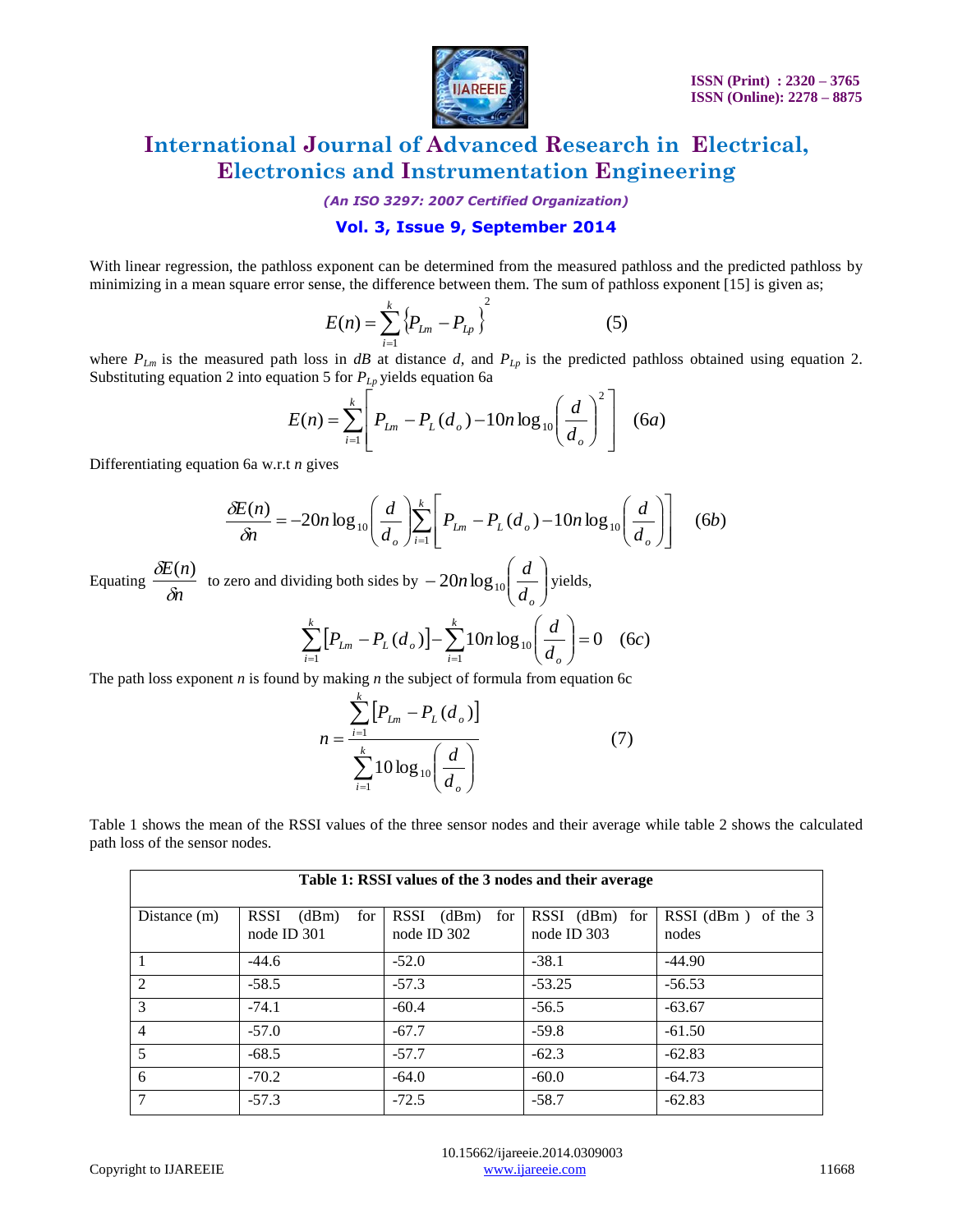

*(An ISO 3297: 2007 Certified Organization)*

## **Vol. 3, Issue 9, September 2014**

| Table 2: Average path loss of the 3 sensor nodes and their average |                        |                        |                        |                        |  |  |  |  |
|--------------------------------------------------------------------|------------------------|------------------------|------------------------|------------------------|--|--|--|--|
|                                                                    |                        |                        |                        |                        |  |  |  |  |
| Distance $(m)$                                                     | Average Pathloss $P_L$ | Average Pathloss $P_L$ | Average Pathloss $P_L$ | Average Pathloss $P_L$ |  |  |  |  |
|                                                                    | $(d)$ of node ID 301   | $(d)$ of node ID 302   | $(dB)$ of node ID 303  | $(d)$ of the 3 nodes   |  |  |  |  |
|                                                                    | 44.6                   | 52.0                   | 38.1                   | 44.90                  |  |  |  |  |
|                                                                    | 58.5                   | 57.3                   | 53.25                  | 56.53                  |  |  |  |  |
|                                                                    | 74.1                   | 60.4                   | 56.5                   | 63.67                  |  |  |  |  |
| 4                                                                  | 57.0                   | 67.7                   | 59.8                   | 61.50                  |  |  |  |  |
|                                                                    | 68.5                   | 57.7                   | 62.3                   | 62.83                  |  |  |  |  |
| 6                                                                  | 70.2                   | 64.0                   | 60.0                   | 64.73                  |  |  |  |  |
|                                                                    | 57.3                   | 72.5                   | 58.7                   | 62.83                  |  |  |  |  |

## **IV. DATA ANALYSIS AND RESULT DISCUSSION**

The scatter plot of the path loss (dB) values of the three sensor nodes against distance (m) and also the average path loss (dB) of the three nodes against distance were shown in figures 2 and 3 respectively using Matlab software program.



**Figure 2: Plot of pathloss of the 3 sensor node against distance**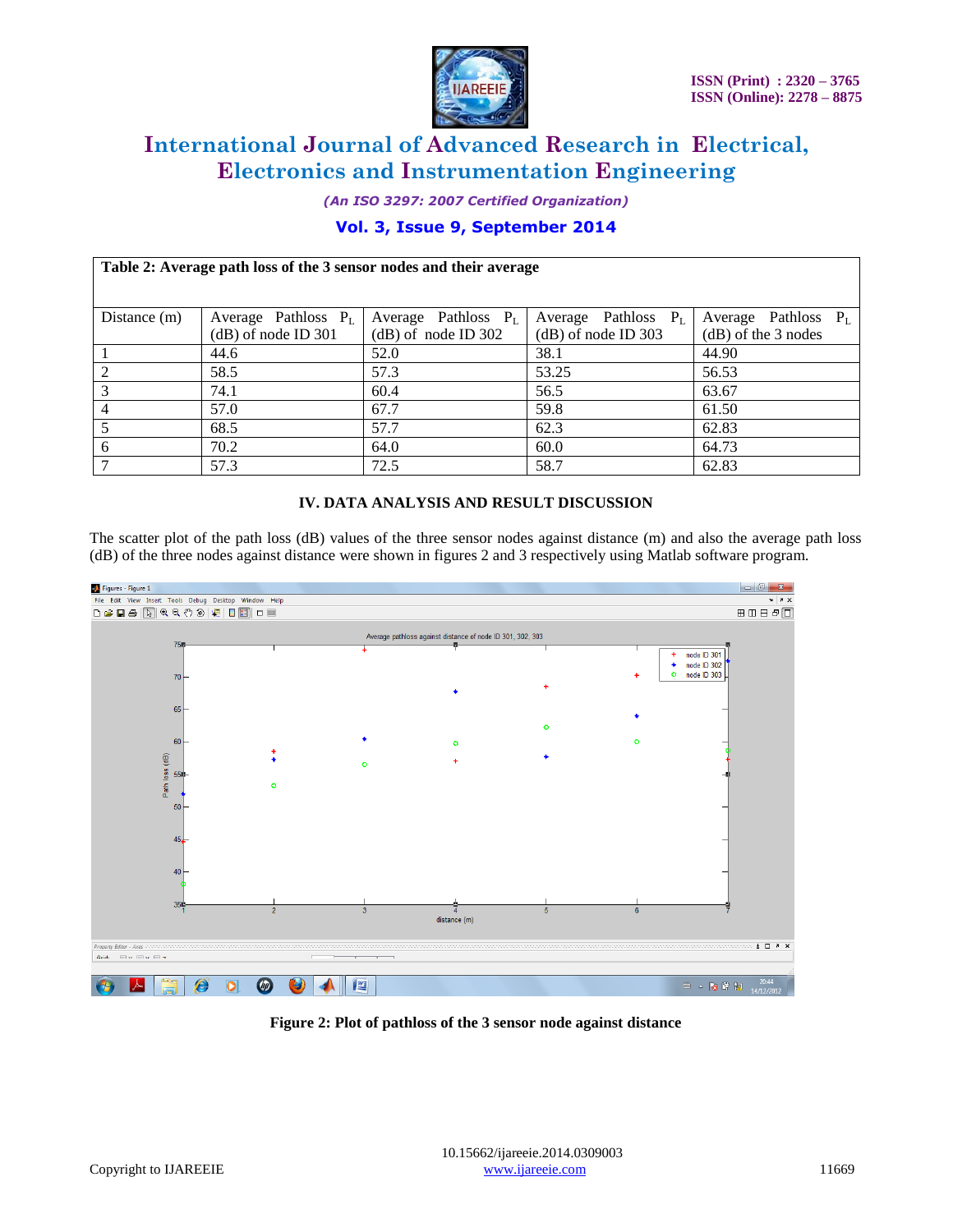

*(An ISO 3297: 2007 Certified Organization)*

## **Vol. 3, Issue 9, September 2014**



**Figure 3: Plot of average path loss (dB) of the three nodes against distance.**

Equation 7 was implemented using Matlab to calculate the path loss exponent as 2.77 for the testbed environment. The predicted path loss was calculated by implementing Equation 2 using Matlab. The measured path loss and the predicted path loss were plotted using Matlab software program to show the correlation between the values. Table 3 shows the values of the measured and predicted path loss against distance of the testbed environment.

| Table 3: Average measured and predicted pathloss |                                |                                 |  |  |  |
|--------------------------------------------------|--------------------------------|---------------------------------|--|--|--|
| Distance (m)                                     | Average measured pathloss (dB) | Average predicted pathloss (dB) |  |  |  |
| 1                                                | 44.90                          | 44.90                           |  |  |  |
| 2                                                | 56.53                          | 52.94                           |  |  |  |
| 3                                                | 63.67                          | 57.82                           |  |  |  |
| $\overline{4}$                                   | 61.50                          | 61.28                           |  |  |  |
| 5                                                | 62.83                          | 63.96                           |  |  |  |
| 6                                                | 64.73                          | 66.15                           |  |  |  |
| $\overline{7}$                                   | 62.83                          | 68.01                           |  |  |  |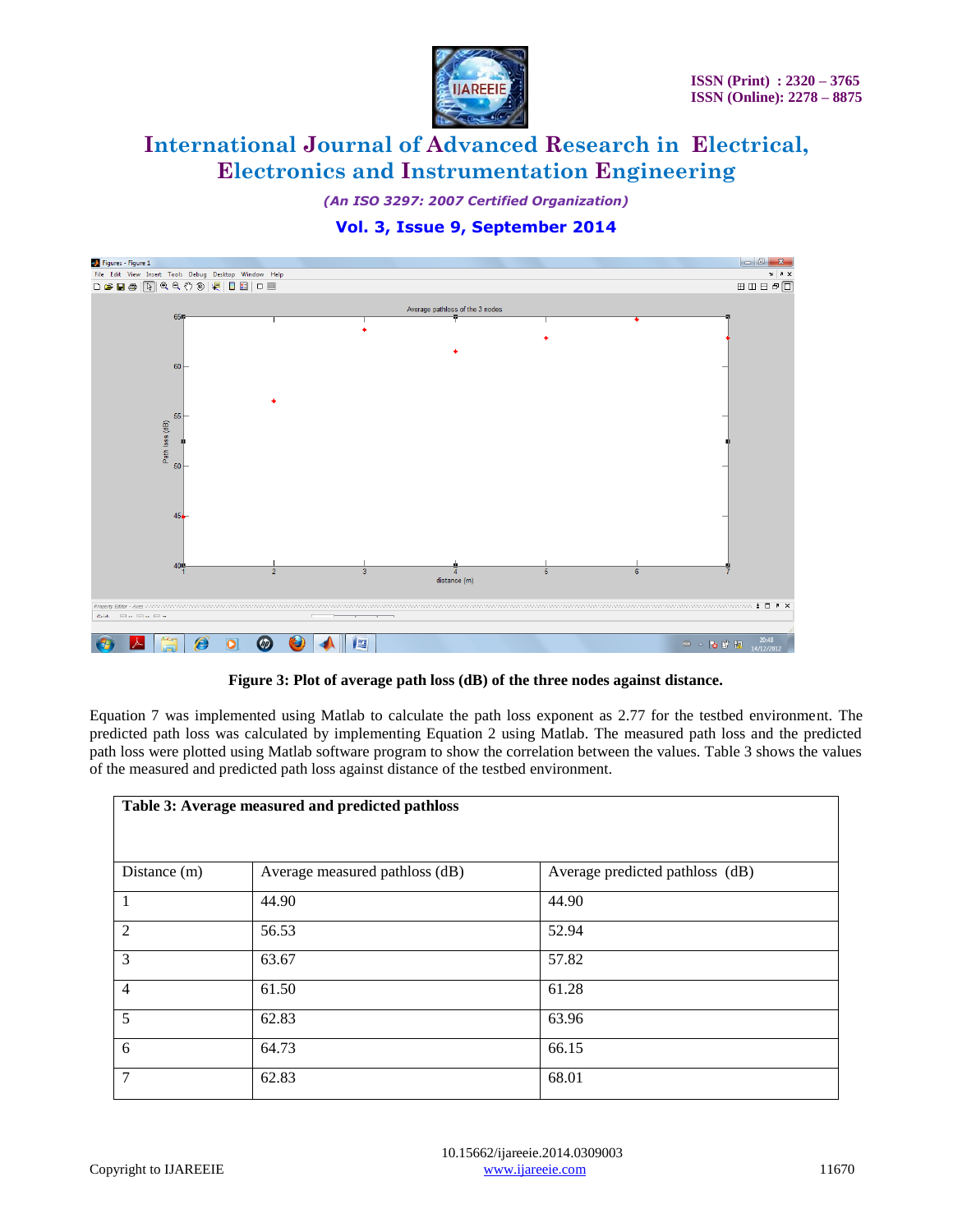

*(An ISO 3297: 2007 Certified Organization)*

**Vol. 3, Issue 9, September 2014**



**Figure 4: Plot of average measured and the predicted path loss against distance**

Log-normal shadowing model was used to characterize the environment considering the fact that the surrounding environmental clutter may be vastly different at two different locations having the same transmitter-to-receiver (T-R) separation. This leads to measured signals which are vastly different from the average value predicted by equation 2. Measurements have shown that at any value of *d* the path loss  $P_{\ell}(d)$  at a particular location is random and distributed lognormally about the mean distance as shown in Equation 8.

$$
P_L(dB) = P_L(d_o) + 10n \log \left(\frac{d}{d_o}\right) + X_\sigma \tag{8}
$$

where  $X_{\Box}$  is a zero-mean Gaussian distributed random variable with standard deviation  $\Box$ , both in dB. The value of  $\Box$  is computed using Equation 9 [16].

$$
\sigma(dB) = \sqrt{\sum_{i=1}^{k} \frac{(P_{Lm} - P_{Lp})^2}{N}}
$$
(9)

where  $P_{Lm}$  is the measured pathloss in dB,  $P_{Lp}$  is the predicted pathloss in dB and *N* the number of measured data points which is 7.

The value of  $\Box$  was calculated to be 2.44 using Matlab.

Putting the values of n,  $X_{\Box}$  and  $P_L(d_o)$  which are 2.77, 2.44, 44.9 respectively in to equation 8, gives the model for the testbed as shown in equation 11.

$$
P_L(d) = 44.9 + 10(2.77) \log(\frac{d}{d_o}) + 2.44
$$
 (10)  
 
$$
\therefore P_L(d) = 47.34 + 27.7 \log(\frac{d}{d_o})
$$
 (11)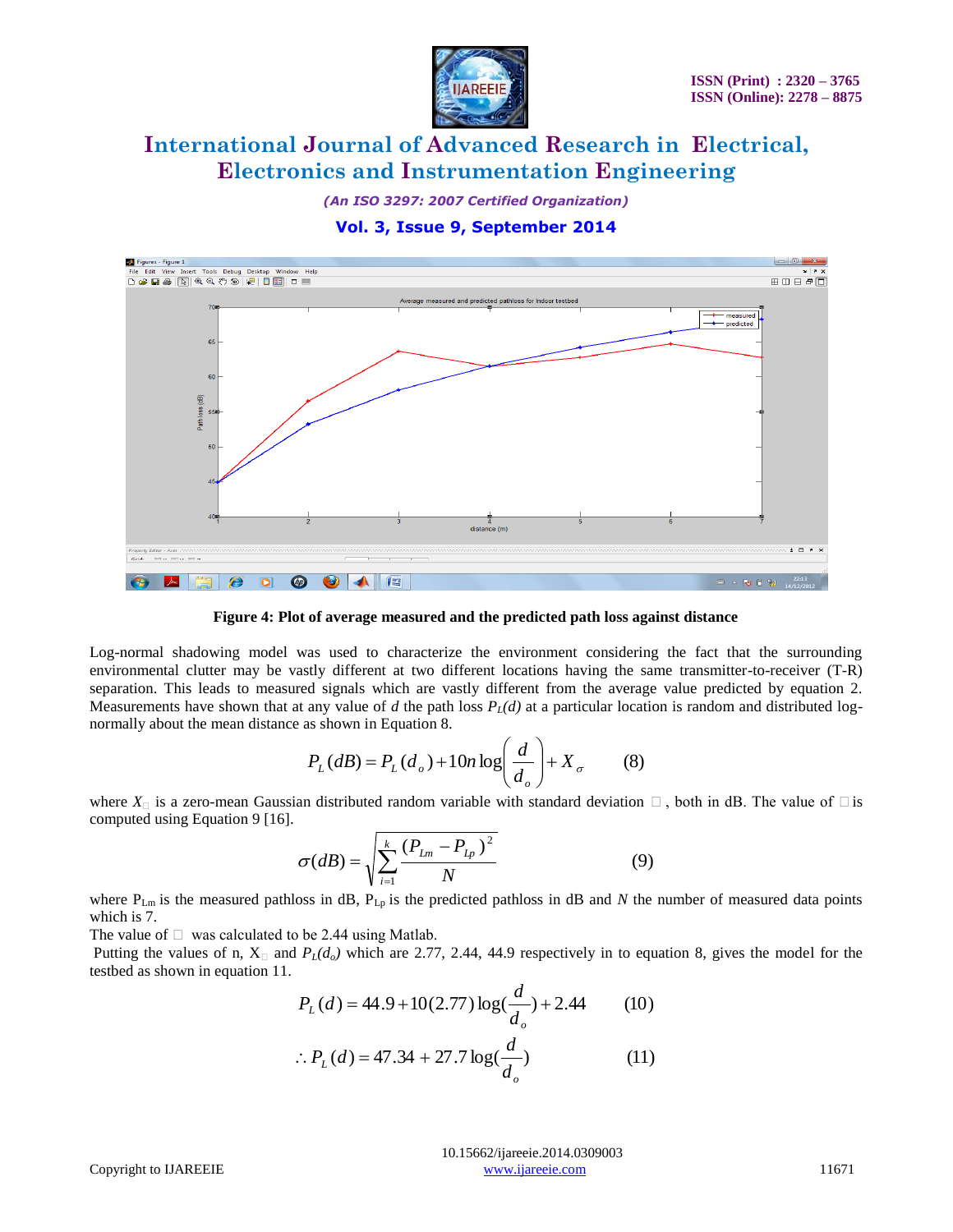

*(An ISO 3297: 2007 Certified Organization)*

## **Vol. 3, Issue 9, September 2014**

The equation  $P_l(d) = 47.34 + 27.7 \log(\frac{a}{d})$ *o*  $\int_{L}$ (*a*) –  $\rightarrow$  1.5 $\rightarrow$  1.21.1  $\log$ <sup>1</sup> d  $P_{\mu}(d) = 47.34 + 27.7 \log(\frac{d}{d})$ , hence gives the path loss mathematical model for any random distance *d* 

from the transmitter, for the indoor WSN testbed. The model obtained is then simulated using Matlab as shown in Figure 5.



**Figure5: Plot of the developed pathloss model of the indoor testbed**

The goodness of fit  $(R^2)$  of the pathloss model developed for the testbed was tested and found to be 0.86. The screen shot of the statistical data determined is shown in figure 6.



10.15662/ijareeie.2014.0309003